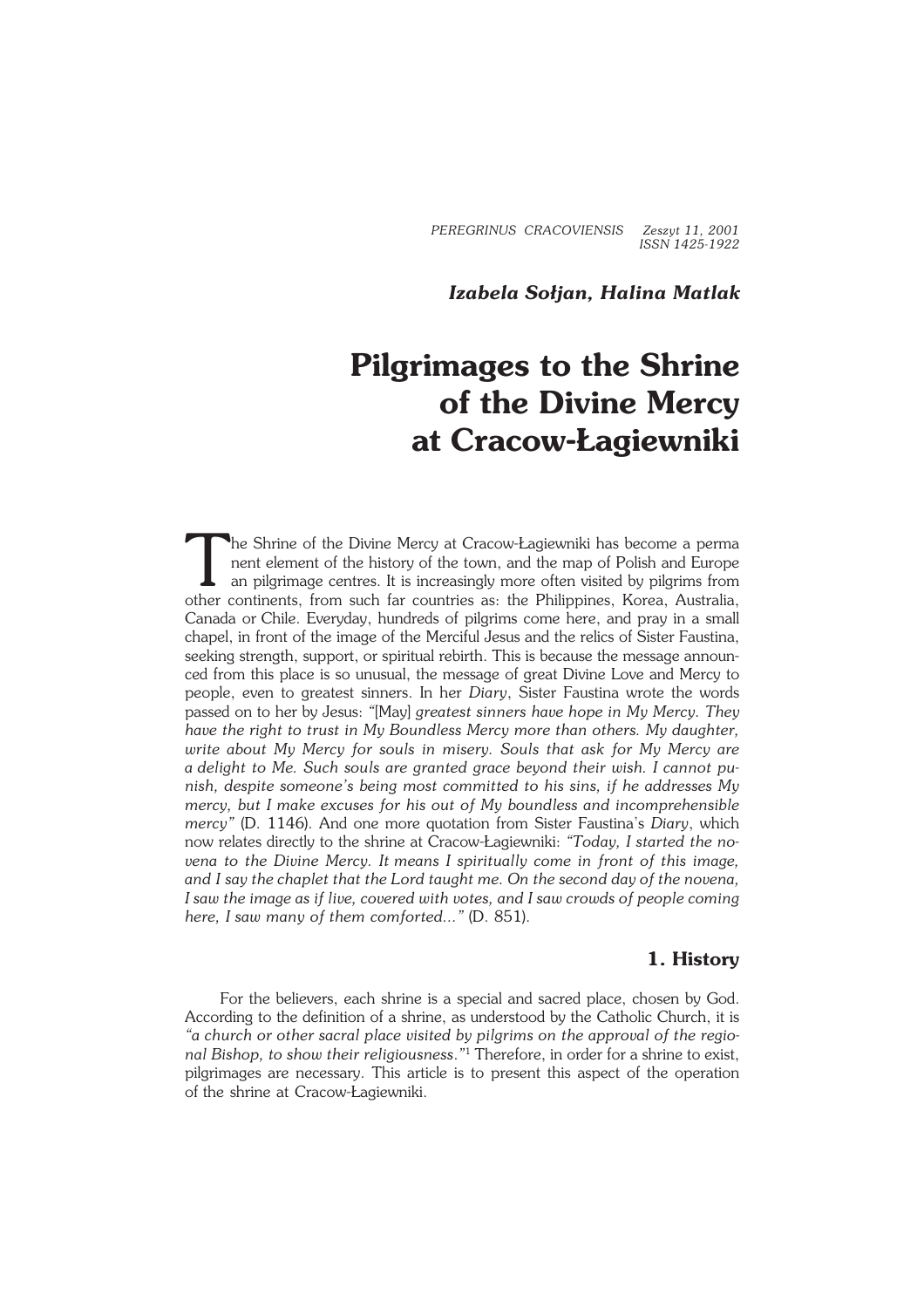According to the aforementioned definition of a shrine, its founding requ− ires the approval of the regional bishop. On November,  $1<sup>st</sup>$  1992, Cardinal Franciszek Macharski issued a decree approving the convent chapel of the Sisters of Our Lady the Merciful at Cracow−Łagiewniki as the Shrine of the Divine Mercy. Much earlier, on June, 22<sup>nd</sup> 1968, Cardinal Karol Wojtyła inscribed the place on the list of diocesan shrines. However, pilgrimages to the centre at Cracow−Łagiewniki date even further back, as they started soon after Sister Faustina's death, during World War II. It was then that the convent cha− pel was opened to the general public. Many people started visiting Sister Fau− stina's tomb at the convent cemetery. In 1943, on the second Sunday of Easter, the image of the Merciful Jesus by Adolf Hyła was consecrated in the chapel. Since then, on the initiative of Fr. Andrasz, devotion to Divine Mercy has been said, attended by inhabitants of Cracow, and of the Łagiewniki district (then a village). In the *Convent Chronicles*, there is an entry saying: *"April, 16th 1944. Day of the Divine Mercy, White Sunday. The devotion was great, many people came, even from Cracow, there were also many confessions and Com− munions, as if at a sort of feast."*<sup>2</sup> Apart from the White Sunday, devotion to Divine Mercy was held on every third Sunday of the month. The image of the Merciful Jesus was then moved from the side wall into the altar of the Heart of Jesus, and during the White Sunday, to the main altar. After the end of the war, the worship kept spreading. The *Convent Chronicles* have an entry on the White Sunday of 1949: *"incredible crowds as for our chapel… Many people came from Silesia and Łódź…*.*"* 3 At the beginning of 1950s, Łagiew− niki became visited also by some foreign pilgrims. The time after the issue of the Notification of 1959, forbidding the popularisation of the devotion to Divi− ne Mercy, was a difficult period in the centre's history. The sisters, however, remember that pilgrims kept coming to the place, although in a smaller num− ber. On approval of archbishop Baziak, the image of the Merciful Jesus remained in the side altar of the chapel, and the devotion to the Divine Mercy was still said. The number of pilgrims visibly increased in the late 1960s, after the information process of Sister Faustina (who died as apresumed saint) was star− ted by Cracow archbishop Karol Wojtyła, and after her remains were moved from the cemetery to the convent chapel. In 1968, the Congregation addres− sed the Archbishop Curia in Cracow with a request for including the convent chapel devoted to St. Joseph in the list of shrines and pilgrimage centres. The request was answered positively, and since then the chapel with Sister Faustina's tomb has been treated as a shrine, despite of the lack of an official decree. In 1978, the Notification of 1959 was revoked, which definitely hel− ped to increase the number of pilgrims coming to Cracow−Łagiewniki, just as the beatification of Sister Faustina in 1993. By a decree issued by Caridnal Franciszek Macharski in1992, the chapel's title was changed from "St. Jo− seph' Chapel" to "the Shrine of the Divine Mercy."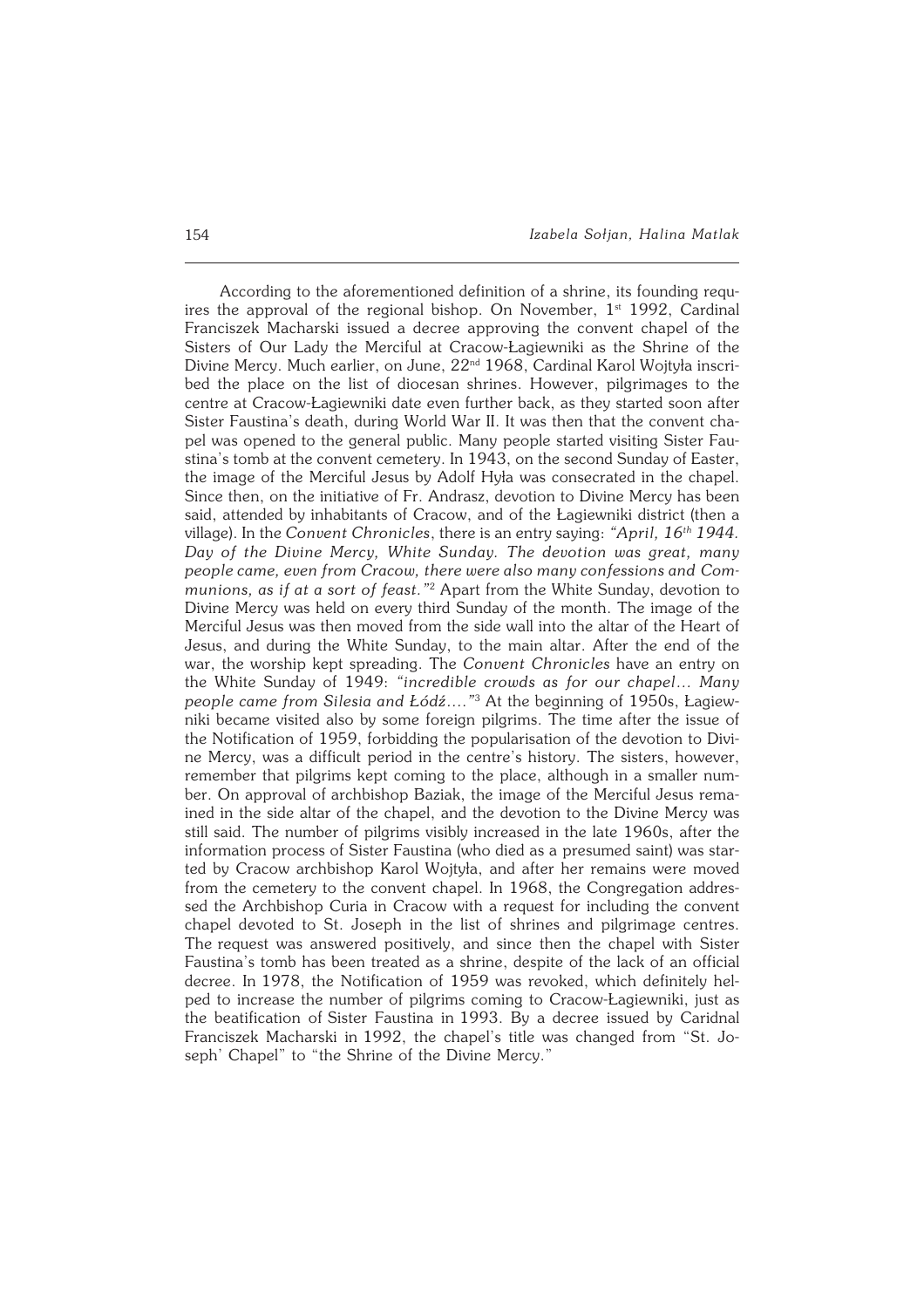### **2. Analysis of pilgrimage movement**

The pilgrimage Books, held in the Shrine since 1970, allow for analysis of the dynamics of the pilgrimage movement to this centre within the last thirty years, and for presenting the quantitative and spatial development of the phenomenon. The fact of the increasing inflow of pilgrims to the shrine is obvious, even without any detailed research or analyses. Every day, especially during the Hour of Mercy, the chapel is filled with pilgrims, and in front of the convent gate one may see numerous coaches, often with foreign registration plates. The office receives many letters from worship− pers of the Divine Mercy from all over the world. When observing the people who come here, another thought comes to ones mind: hardly ever does one see people driven by curiosity, or simply tourists. It may be said without much exaggeration that the shrine is a centre of a "living" prayer, a place for meeting God.

As mentioned above, the Sisters started to register pilgrims systematically in1970. First, entries were made personally by visitors, often contained intentions for prayers, as well as private reflections and comments. In the early 1990s, due to



Fig. 1. Pilgrim groups coming to Cracow-Łagiewniki in the years 1972-1999

Source: Own analysis based on Pilgrimage Books.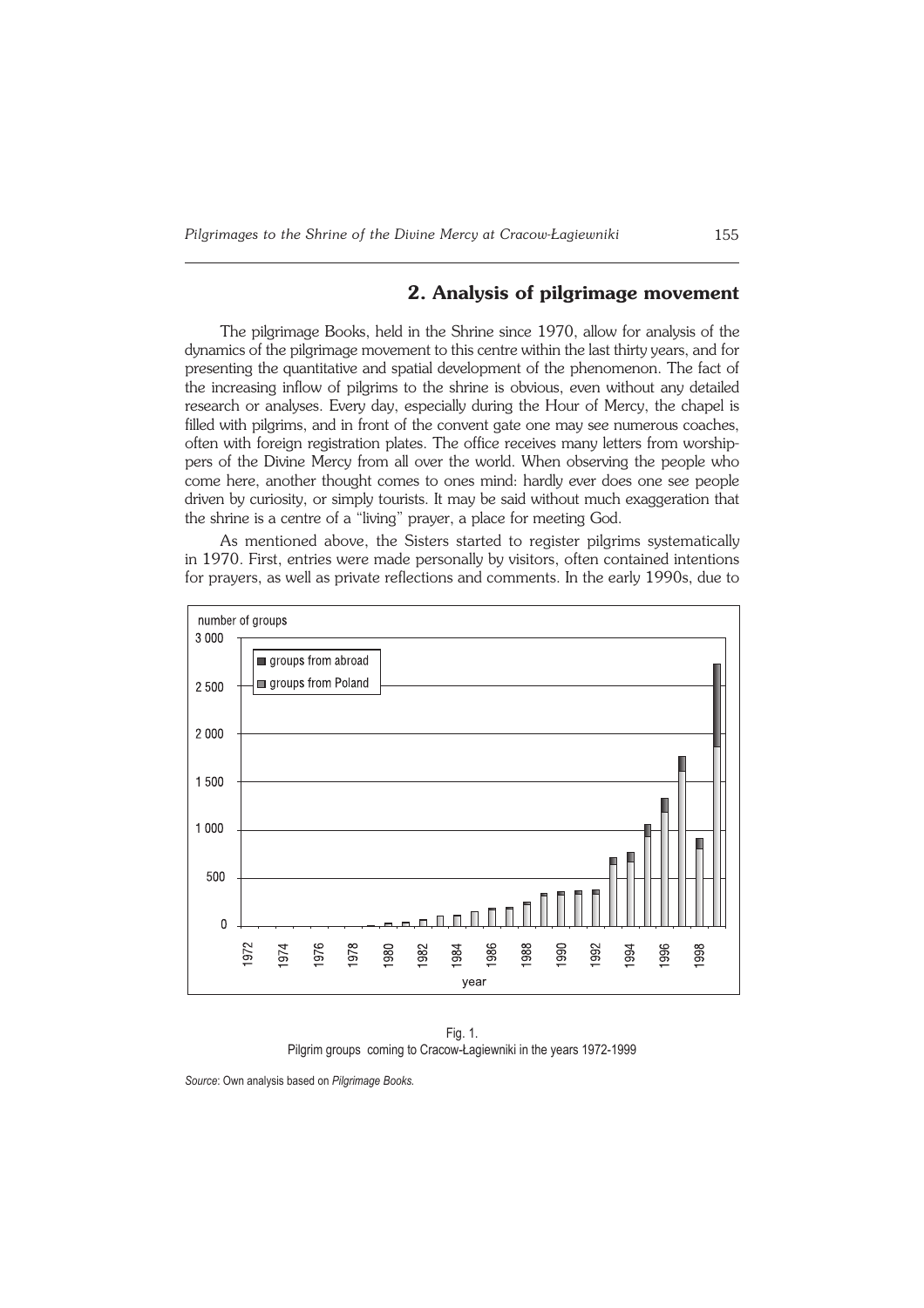the increasing number of pilgrims, this manner of documentation was abandoned, and Sisters themselves began registering visitors (especially all the pilgrimage gro− ups are noted, while the number of individual pilgrims is given based on estimates). Since June 1998, the register of Polish and foreign pilgrims has been kept separa− te. Mainly the groups are registered, which ask Sisters to organise a presentation for them. It may be assumed that the registered pilgrimage movement consists in20−25% of the total number of believers coming to the shrine. Pilgrimage Books of 1970s show the majority of individual pilgrim, noting only several Polish groups in particular years, and very rare visits of foreign groups. The number of Polish groups highly increased since the beatification of Sister Faustina, therefore since 1993, and has continued until now with an exception of a small decrease in 1998. In 1999, almost 2000 groups were registered. Since the beginning of the 1990s, the number of foreign pilgrim groups has been increasing as well, with the record number of 843 groups in 1999, which is five times the number of the previous years. Another factor confirming the high dynamics of the pilgrim movement to the shrine is the total number of pilgrims coming to the centre in particular years. Even a few years ago, the number amounted to several thousand visitors a year. In 1999, the shrine was visited by 800 000 pilgrims, and in the present year (2000), it is estimated that due to the canonisation of Sister Faustina, the number may total over one million. Individual pilgrims form over two thirds of the total number of visitors.

Starting from 1970s, the popularity of the shrine has been spreading. Now the interest has covered the entire territory of Poland; in 1999 there was no diocese which would abstain from organising a pilgrimage to Cracow-Łagiewniki. For com− parison, in 1970s, pilgrims came mainly from the then Cracow diocese and neighbouring Katowice and Tarnów dioceses, as well as from the Przemyśl, Opole, Gdańsk and Warsaw diocese. Even in 1980s, pilgrims from north and north−east Poland were very rare. It must also be realised that the awareness of the worship of Divine Mercy in the forms proposed by Sister Faustina was not as widespread as it is now. The Pilgrimage Book of 1987 contains the following entry by a group from Ryma− nów: *"Some ofthepilgrims had heard of Sister Faustina before, but some have* learnt about the Sister only now."<sup>4</sup>

When analysing the map presenting the popularity of the Shrine of the Divine Mercy in 1999, one may see the leading position of the Cracow diocese, from which over 20% of the total number of registered pilgrim groups came. The following dioceses include: Przemyśl (11%), Tarnów (8.8%), Katowice (7.9%), Rzeszów (5%), Kielce (4.6%), Warsaw<sup>5</sup> (4.2%) and Bielsk−Żywiec (4.2%). The high number of pilgrimages from the Cracow diocese was related to the fact of pilgrimages of par− ticular parishes of the diocese to the shrine, within the constant novena before the Jubilee of the Year 2000. The novena was started on December,  $28<sup>th</sup>$  1996, byCardinal Franciszek Macharski and lasted over three years, until the year 2000. It consisted of everyday mass, held after the devotion at the Hour of Mercy, with the intentions coming from the novena to the Divine Mercy, passed on to Sister Fausti− na by the Lord Jesus. On the tenth day after each novena, a mass was held for the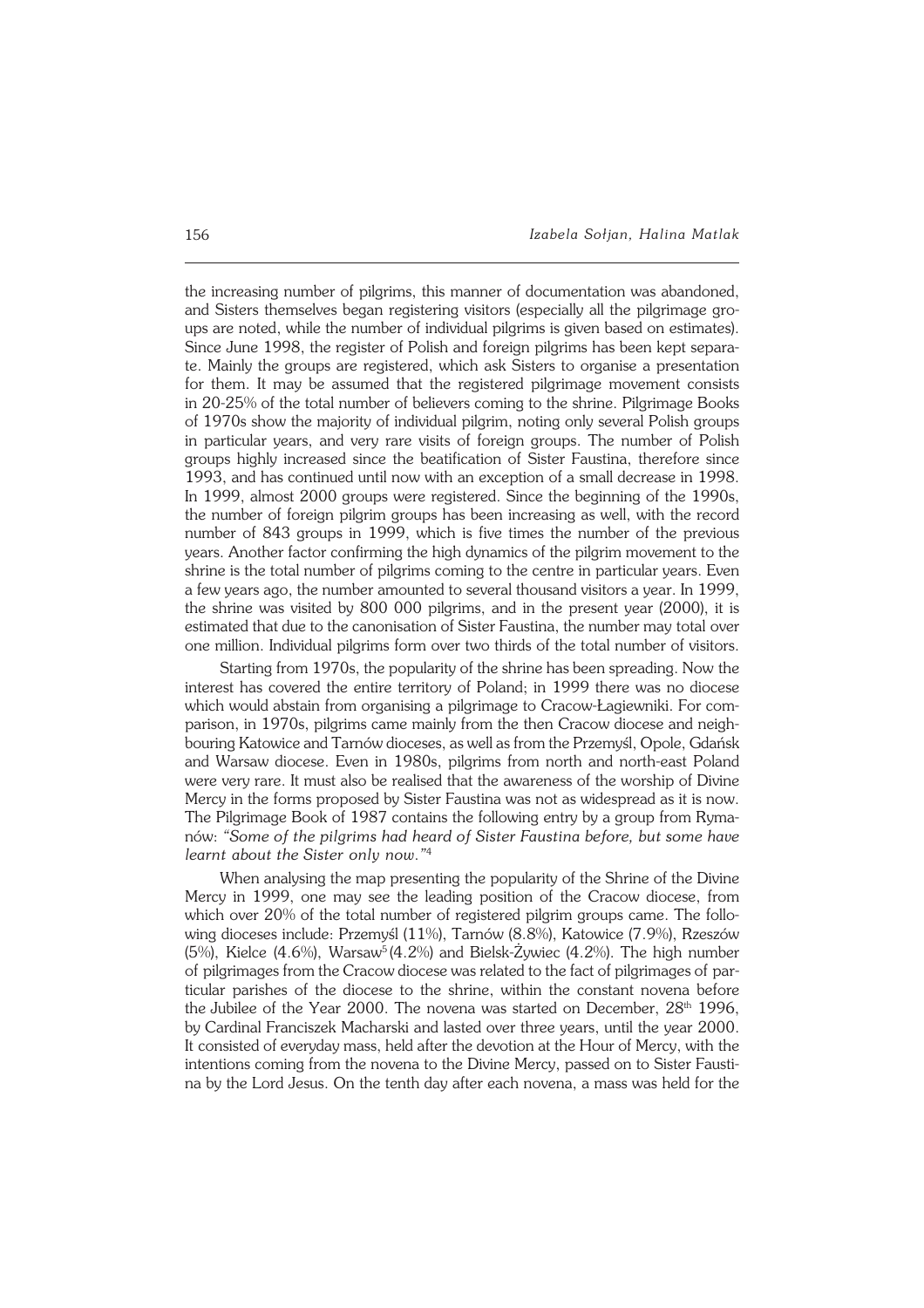

Fig. 2. Organised pilgrimages to the Shrine of the Divine Mercy at Cracow-Łagiewniki in the years 1972-1979 (in the present diocese borders)

Source: Based on MA dissertation of K. Matusik, Sanktuarium Mi<sup>3</sup>osierdzia Bo<sub>izerd</sub>o w Krakowie-£agiewnikach jako oœrodek kultu Jezusa Mi<sup>3</sup>osiernego i B<sup>3</sup>ogos<sup>3</sup>awionej Siostry Faustyny Kowalskiej, Cracow 1998.

pope and the college of the bishops. Such prayer form was initiated by an American living in Mexico, Oscar Delgado, who devoted the prize won in 1992 for the popularisation of the Message of Mercy. Simultaneously with the novena at Cra− cow−Łagiewniki, a similar novena was said in twelve churches of the Puebla arch− diocese in Mexico. Oscar Delgado visited the shrine at Cracow−Łagiewniki in Febru− ary1996.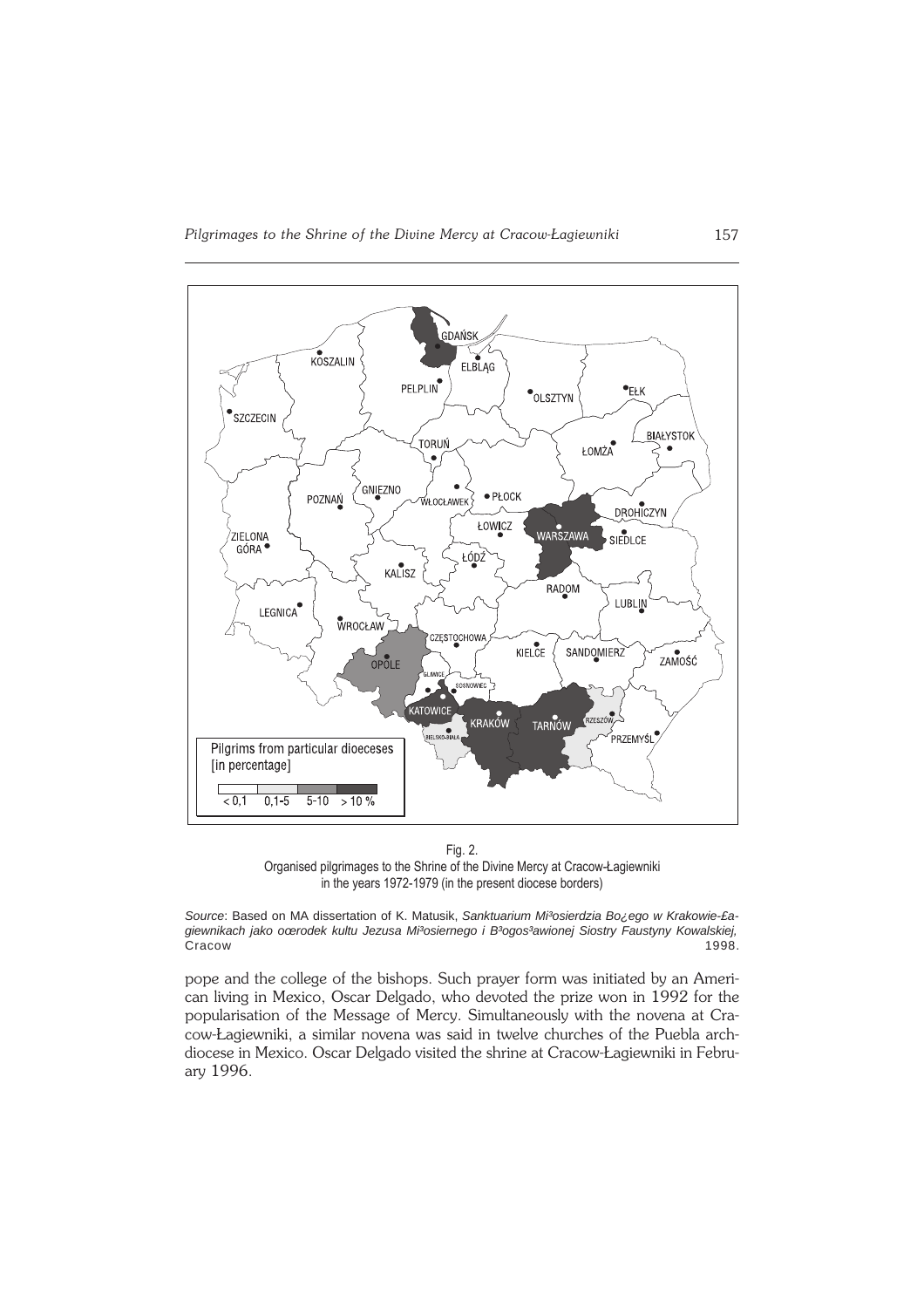

Fig. 3. Organised pilgrimages to the Shrine of the Divine Mercy at Cracow-Łagiewniki in 1999.

Source: Own analysis based on Pilgrimage Book of 1999.

The Shrine of the Divine Mercy at Cracow-Łagiewniki is a pilgrimage centre not only for Polish pilgrims, but also for many foreigners. Foreign pilgrims consist in 6-7% total visitors to the shrine, which is quite a high number as for a new centre which is still developing. It is estimated that in 1999, the group totalled 50 000 people. The Pilgrimage Book of that year, listing only the groups asking for presen− tations, registered almost 11 000 foreign visitors. All the continents are represen− ted, with the majority of visitors coming from Europe (77.8%), and North America (15.5%), while other continents are less numerously represented: South America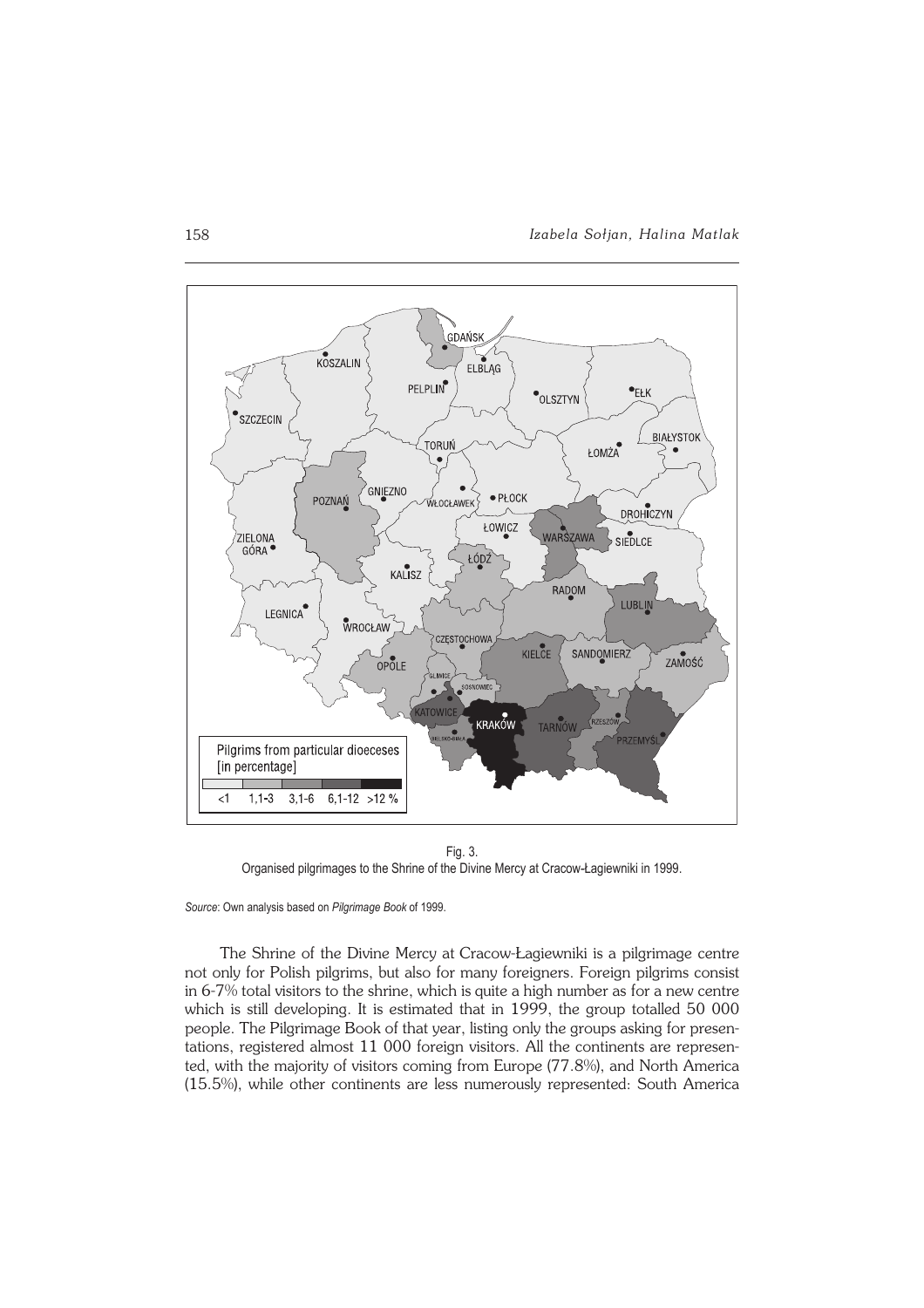*Pilgrimages to the Shrine of the Divine Mercy at Cracow−Łagiewniki* 159

(1.6%), Asia (4%), Africa (0.5%) and Australia (0.6%). By the end of 1999, visi− tors to this place include citizens of all European countries except Bulgaria and Greece. The greatest numbers of pilgrims come from Slovakia (about 20% of the total number of foreign visitors in 1999), Germany (13%) and Czech Republic (7%). Among non−European countries the United States of America prevail. It must be stressed that it was the healing ofAmericans: Mrs Maureen Digan of 1981, and Fr. Ronald Pytel of 1995; that were recognised by the Church authori− ties, and served for beatification of Si− ster Faustina in the first case, and for her canonisation in the second case. During her visit to the shrine at Cracow−



Foreign pilgrims at the Shrine of the Divine Mercy at Cracow-Łagiewniki in 1999, acc. to continents.



Łagiewniki, Maureen Digan from Boston had the grace of conversion and the healing of her only leg in danger of amputation (Mrs Digan had been suffering for years from lymphadenia, lymphatic carcinoma) According to her sworn testimony, on March, 28th in the chapel she heard the following words in her heart: *"Ask me for help and I shall help you.*" Convinced that it was the voice of Sister Faustina, she answered: *"OK, Faustina, well, help me. You called me here, I did not want to come here."* After these words, her ill leg was healed, which was confirmed by American doctors after her return to the United States. Mr andMrs Digan came again to Cracow-Łagiewniki centre on June, 7<sup>th</sup> 1997 to meet the Pope John Paul II. The miraculous healing of Fr. Ronald Pytel from a serious heart disease took place in Baltimore in the USA, during his prayer in this intention, at a local shrine of the Divine Mercy.

Foreign pilgrims are offered presentations in English, French, German and Italian. The number of countries from which pilgrims come is still increasing. Visitors from Asia include mainly people from the Philippines and Korea, but also from Kazakhstan, Georgia, India, Indonesia, Japan, Taiwan, and Singapore. Pilgrims from Africa consist mainly in missionaries working on this continent. In 1999, themost largest group from this part of the world was the one of Sisters Servants of Zambia (25 persons). Many priests and monks also come from Latin America (mainly from Brazil, Columbia and Mexico). The picture is completed by pilgrims from Australia and New Zealand, who have been coming here for years (from several to several hundred people).

Despite the fact that pilgrims visit the shrine during the entire year, most of them come during the Divine Mercy Sunday (first Sunday after Easter) and Octo− ber,  $5<sup>th</sup>$ , on the anniversary of Sister Faustina's death. Due to the high number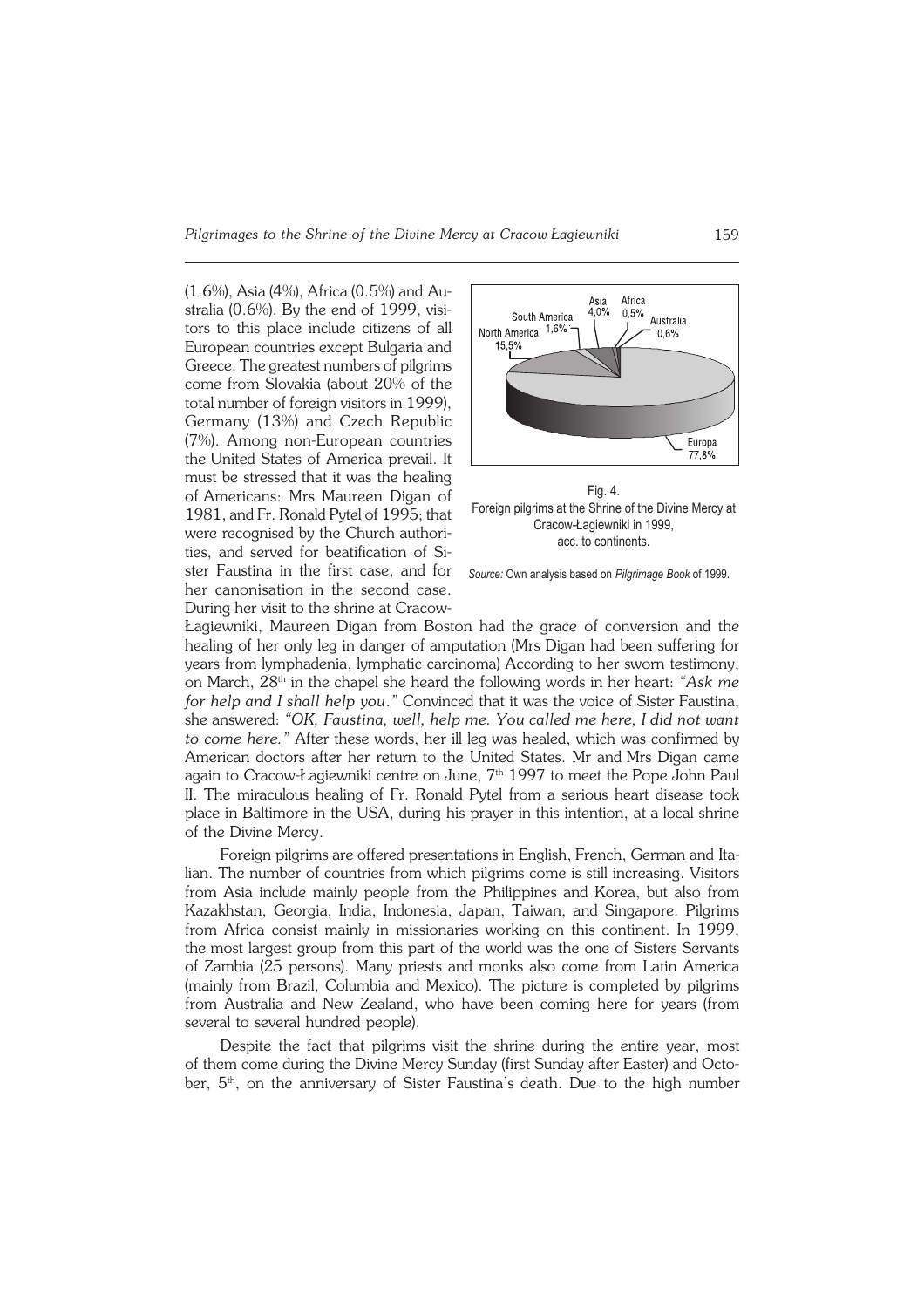

Fig. 5. Foreign pilgrims at the Shrine of the Divine Mercy in 1999 acc. to countries

Source: Own analysis based on Pilgrimage Book of 1999.

of visitors, the Sisters do not maintain a detailed registration of believers during those feasts. It is known that increasingly more people take part in those feasts, both from Poland and abroad. As an example, in 1980s the Divine Mercy Sunday was celebrated by several hundred people, while in the early 1990s the number grew to several thousand people, and in the last few years it exceeded one hundred thousand. In the year 2000, when the Divine Mercy Sunday coincided with the canonisation of Sister Faustina, the centre at Cracow−Łagiewniki welcomed over 150 thousand pilgrims. It may be presumed that in future, due to the introduction of Divine Mercy Sunday in the entire Catholic Church, the number of pilgrims visiting the shrine will highly increase on that day.

The picture of pilgrimages to the shrine at Cracow−Łagiewniki would not be complete without the information of the adopted practices and behaviour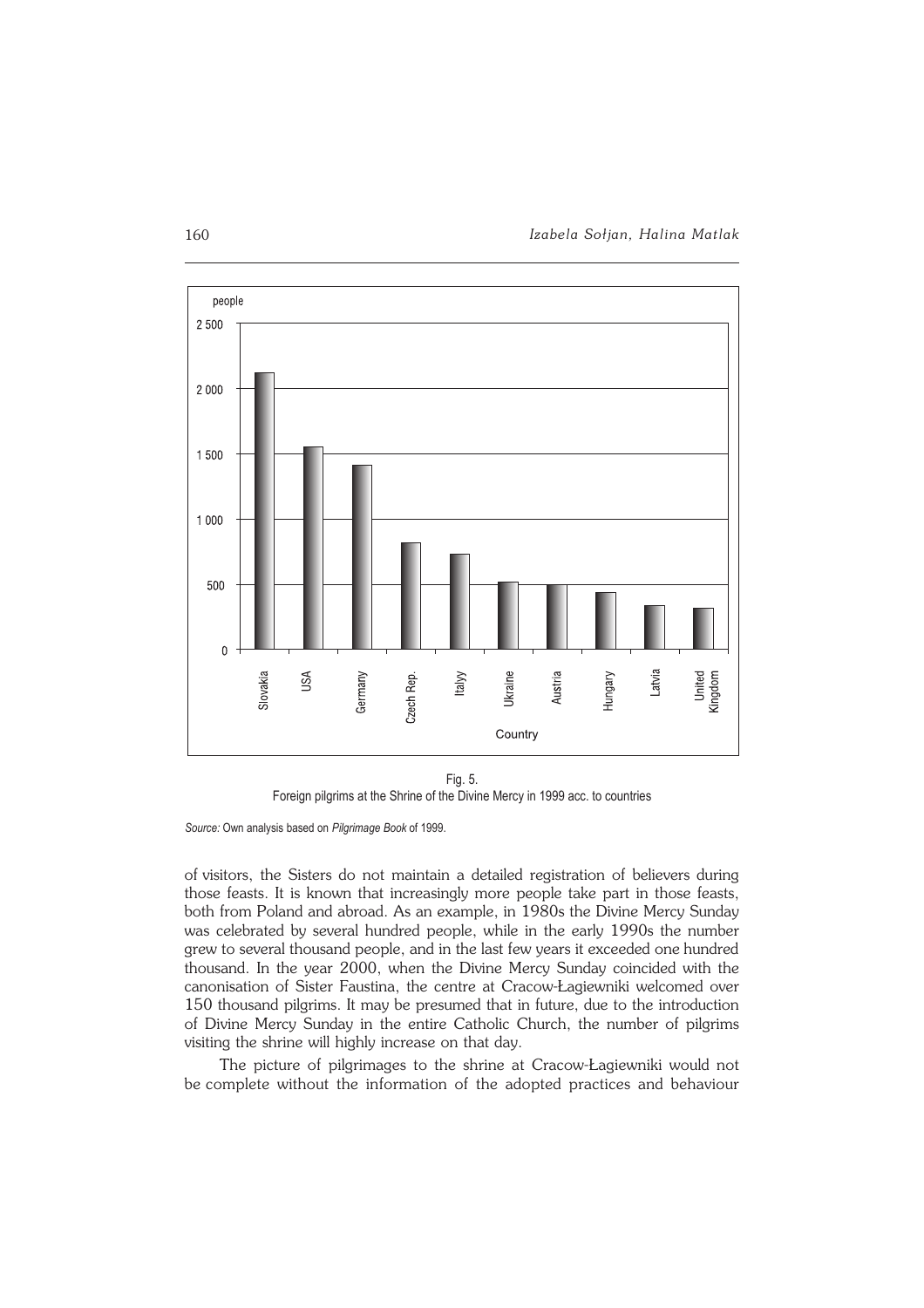of the pilgrims. For years, people coming to the shrine collected petals from flo− wers growing on Sister Faustina's tomb, believing in their special powers. Now that the access to the flowers has been made difficult, Sisters dry them and distribute to pilgrims in need. Another growing tradition consists in kneeling to the altar with the image of the Merciful Jesus and Sister Faustina's relics. A group of pilgrims from Indonesia travelled to this place bare footed. The believers not only kiss Sister Faustina's relics, but also touch them with pictures, rosaries, and other items they consider precious (like wedding rings). The items of devotion are also placed at the grave at the convent cemetery, which enclosed Sister Faustina's relics until 1966.

These comments on the pilgrimages to the Shrine of the Divine Mercy at Cra− cow−Łagiewniki may be concluded with two quotations, one of them coming fromSi− ster Faustina's *Diary*, while the other from the speech of Pope John Paul II, proc− laimed at Cracow−Łagiewniki in 1997, which best describe the essence and the meaning of the shrine and the driving force for thousands of pilgrims of all over the world:

*"My daughter, write that the greater the misery, the more right to My Mercy, and* [convince] *all souls to trusting in My incomprehensible and boun− dless mercy, as I wish to save them all. The spring of My Mercy for all souls was wide opened with the piercing lance on the cross – I have not excluded anyone"* (D.1182)*.*

*"Nothing is as much needed by a man than the Divine Mercy – the charita− ble, compassionate love, bringing a man over his weakness, towards the boun− dless holiness of God. Here, we realise this in a special way. This place origina− ted the Message of the Divine Mercy, which Christ Himself wished to pass on to our generation through Blessed Sister Faustina. And it is a message clear and legible to everyone. Everyone may come here, look at the image of the Merciful Jesus, at His Heart beaming with grace, and deep inside one's heart hear the same as the Blessed heard: «Do not fear anything, I am always with you»"* (from the speech of Pope John Paul II proclaimed at Cracow-Łagiewniki on June, 7<sup>th</sup> 1997).

#### **Notes:**

<sup>1</sup> Canon Law Code, 1983.

<sup>2</sup> Chronicle of the Cracow House of the Sisters of Our Lady the Merciful, April, 16th 1944. Archives of the Sisters of Our Lady the Merciful at Cracow−Łagiewniki. Quote from the Chronicles after MA thesis of S. Szweter *Rozwój kultu Miłosierdzia Bożego na przykła− dzie sanktuarium w Krakowie−Łagiewnikach (studium patronackie),* Katowice, 1999.

<sup>3</sup> Chronicle of the Cracow House of the Sisters of Our Lady the Merciful, as above.

<sup>4</sup> Pilgrimage Book (from August, 18th 1987 to June, 26th 1988), entry with the date August, 18th 1987. Archives of the Congregation of the Sisters of Our Lady the Merciful at Cracow-Łagiewniki.